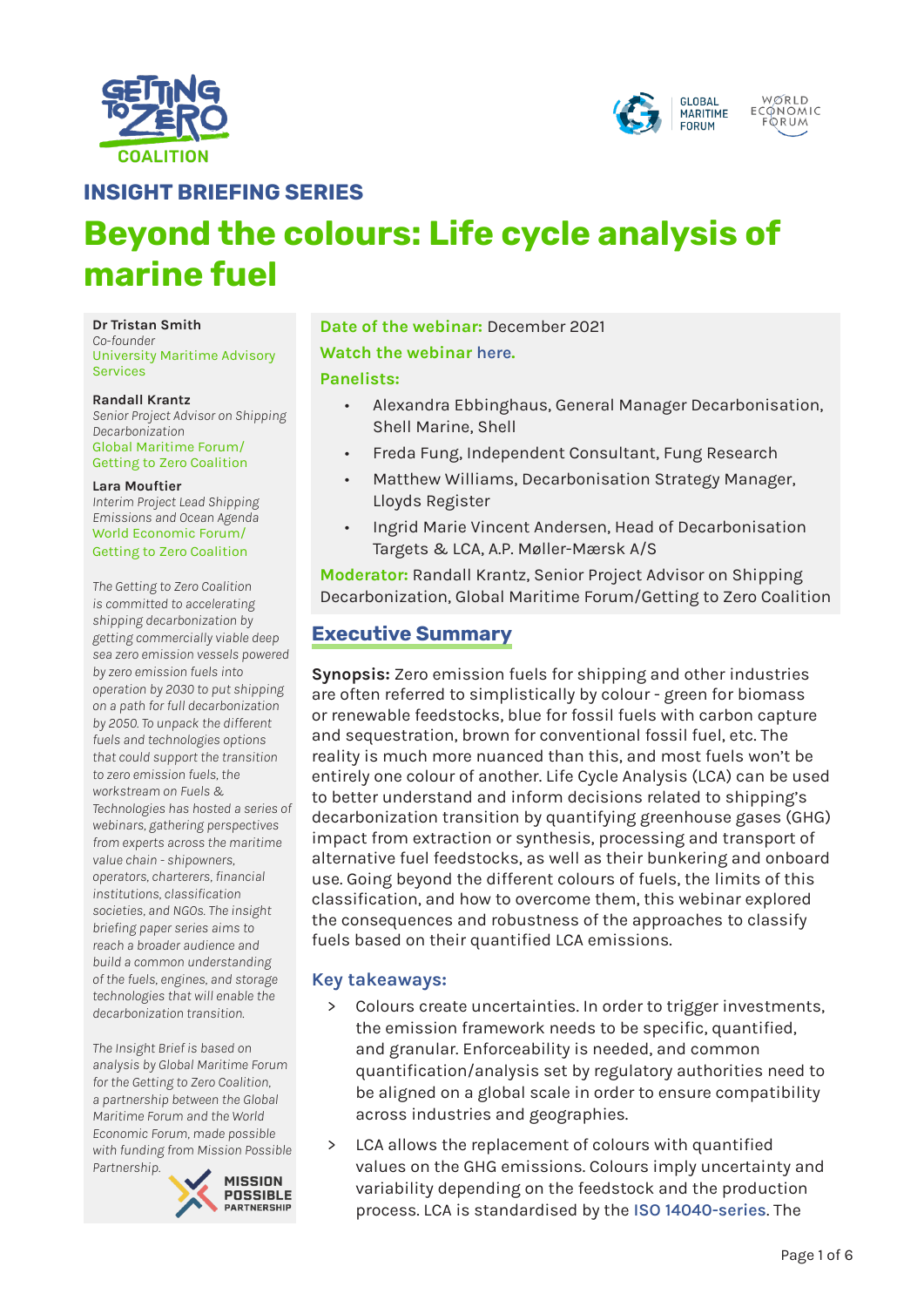

Well-to-Wake (WtW) defines the boundaries of the LCA which should be a minimum.

> A common understanding of both WtW emissions and LCA of different fuels could help to inform investment decisions.

The webinar was attended by participants from the maritime sector such as engine makers, shipowners, cargo owners, ports, classification societies, energy producers, financial institutions, and government representatives. A poll was conducted to better understand the LCA familiarity and experience of the +100 participants that attended this webinar, resulting in a fairly even split of LCA familiarity. This was spread across those already using LCA for investment decisions (23%), exploring how LCA impacts their operations (32%), interested in using LCA for investing-ment decisions (19%), and familiar with LCA in passing only (26%).

# **Detailed Summary**

## **About life cycle analysis**

Shipping's fuel transition needs to mobilise large scale investment into the long-run scalable solutions across the value chain – fuel production, supply chain, bunkering, and use. Over the past few years, synthetic fuels have been referred to as "green" or blue'' depending on whether their energy source is from renewable sources or fossil fuels using carbon capture and storage (CCS), respectively. However, this general classification is insufficient in the face of the technical and supply chain complexity of bunker fuel supply. For this reason, an analytical framework on emissions coupled with clear methodology is needed: life cycle analysis. As the transition will likely include a diversity of different fuels, a clear regulatory lead is needed to help make sure exactly how LCA will be deployed and used is critical to enabling effective investment in shipping's decarbonisation.

### **1. Life cycle analysis and Well-to-Wake approach**

Alexandra Ebbinghaus, General Manager Decarbonisation at Shell Marine, acknowledged the colour scheme as an easy way to categorise chemically identical fuels from different production pathways and feedstocks. To bring more precision, LCA allows replacing the colours with an actual value on the greenhouse gases (GHG) emissions. The LCA encompasses the whole production process, starting with the feedstocks, whether the process includes air separation units, renewable energy or grid energy. In addition, LCA can quantify the impacts beyond GHG emissions, since it takes into account direct and indirect effects of the fuel production, such as upstream deforestation. Finally, the LCA methodologies already exist as a standard method for quantifying the sustainability of a product and service defined by the **[ISO 14040-series](https://www.iso.org/standard/37456.html)**.

Ingrid Marie Andersen, Head of Decarbonisation Targets & LCA at A.P. Møller Mærsk, described the scope of a Well-to-Wake (WtW) [exhibit 1] approach as one that encompasses the emissions due to the extraction, cultivation or production of renewable energy feedstocks and their transport. It also takes into account the emissions occurring during the transformation such as the refining or conversion through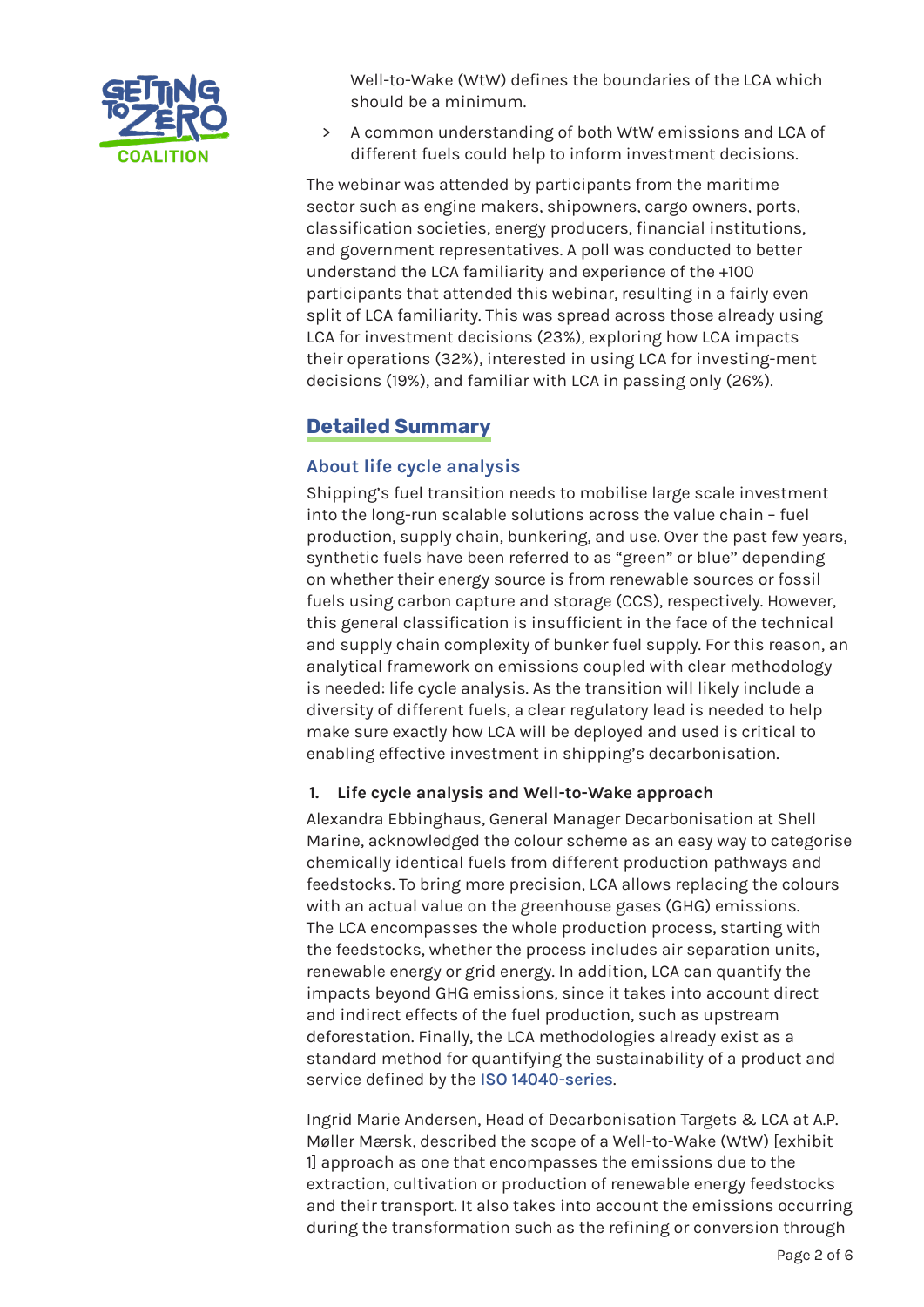

*Exhibit 1: Lifecycle GHG emissions Source: Mærsk, adapted from ICAO* carbon capture, electrolysis or haber bosch process. Finally, the WtW considers emissions released during the transport, the distribution, bunkering, and the combustion of a fuel.



Adapted from ICAO

As explained during the webinar, WtW and LCA are different and complementary. WtW defines the boundaries of the analysis but not the methodology. An LCA should be carried out over the full WtW footprint, quantifying from the extraction or land use change of the feedstock to the combustion of the fuel. While an LCA for fuels includes many elements, at this stage the environmental footprint of constructing and deploying facilities required to produce renewable energies are not included in the WtW LCA scope.

For Ingrid Marie Andersen at Mærsk, "The challenge in the shipping context remains to apply those standards consistently across different types of fuels." Indeed, shipping companies would face some challenges if the certification schemes do not follow the same standards globally while the shipping company buys fuels across the world.

## **Example of Certification Standards**

### **China Hydrogen Alliance**

In China, hydrogen is produced in different ways. By using grid electricity, the carbon intensity is the highest while, when using direct renewable electricity for production, it is unsurprisingly the lowest [exhibit 2]. As Freda Fung, Independent Consultant at Fung Research, mentioned, "LCA can trigger policy makers and investment decisions." For example, the **[China Hydrogen Alliance](http://h2cn.org.cn/en/join.html)**, has developed Hydrogen Certification Standards releasing three labels. The first label, for "Low carbon", "Clean" and "Renewable" hydrogen, mandate that lifecycle emissions should not go above designated thresholds per kilogram of hydrogen. This example could potentially be used as the CO2 per kilogram metrics. However, it only includes CO2 as greenhouse gases and applies only for hydrogen production.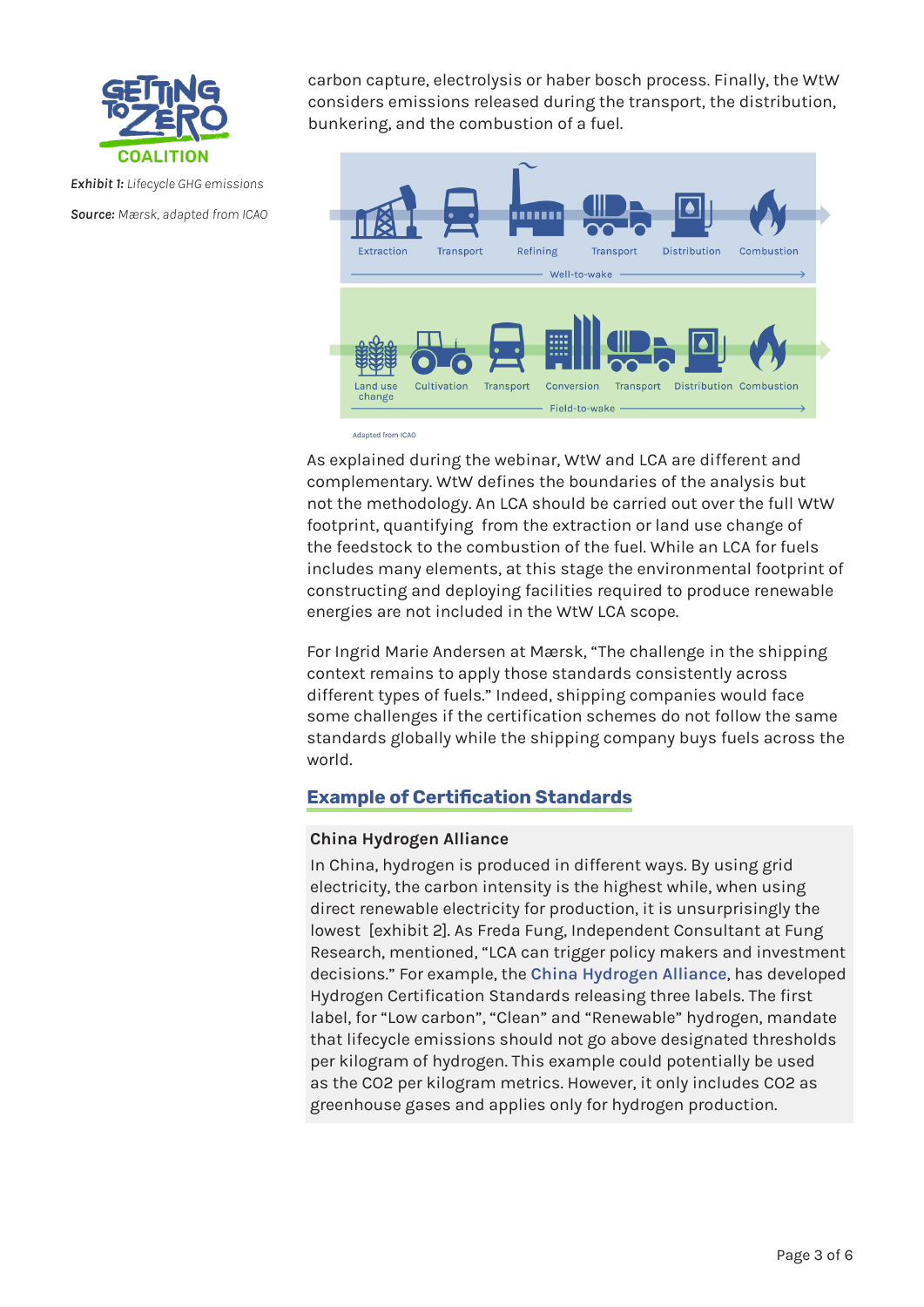



#### **2. Ensuring consistent application using common standards**

*a. The role of regulatory organisations*

Regulatory organisations have a role to play in how LCA is used in order to build a consistent approach. They have the ability to ensure the use of LCA, the scope and climate targets, and to set the rates of carbon intensity.

Matthew Williams, Decarbonisation Strategy Manager at Lloyds Register, mentioned that, "the International Maritime Organisation (IMO) is cognizant of LCA focusing on regulating ship emissions on an operational basis, but recognizes that to avoid consequences upstream, it needs to take into account the LCA of fuels in their production process." He further added that, "Default values for WtW have been considered and substantial variations should be taken into consideration in terms of production methodologies and geographies".

Shipping is not specifically part of the scope of the Paris Agreement, and the IMO only regulates ships and the operational domain of ships. In this context, to reach the target of 1.5°C, there is an opportunity for the IMO to work closely with other energy agencies to build a consistent LCA WtW approach. Indeed, if shipping can decarbonize its full value chain, the upstream measures for impact could serve the Nationally Determined Contributions under the Paris Agreement. Different decarbonisation goals are in place. In the view of Ingrid Marie Andersen, once the LCA framework is set up, the scope of the analysis can be defined under one of the current standards and goals such as the Paris Agreement, for instance. For Freda Fung, another target could be to "look at the near and long-term perspective in terms of investments depending on the different milestones (in terms of emission target) needed to achieve the transition". The transition strategy developed by the Getting to Zero Coalition is a convergence of the scalability of different pathways, the investments and regulations that need to be in place to transition from fossil fuels to zero emission fuels<sup>1</sup>

<sup>1</sup> **[Getting to zero Coalition. \(2021\). A Strategy for the Transition](https://www.globalmaritimeforum.org/content/2021/10/A-Strategy-for-the-Transition-to-Zero-Emission-Shipping.pdf)  [to Zero-Emission Shipping](https://www.globalmaritimeforum.org/content/2021/10/A-Strategy-for-the-Transition-to-Zero-Emission-Shipping.pdf)**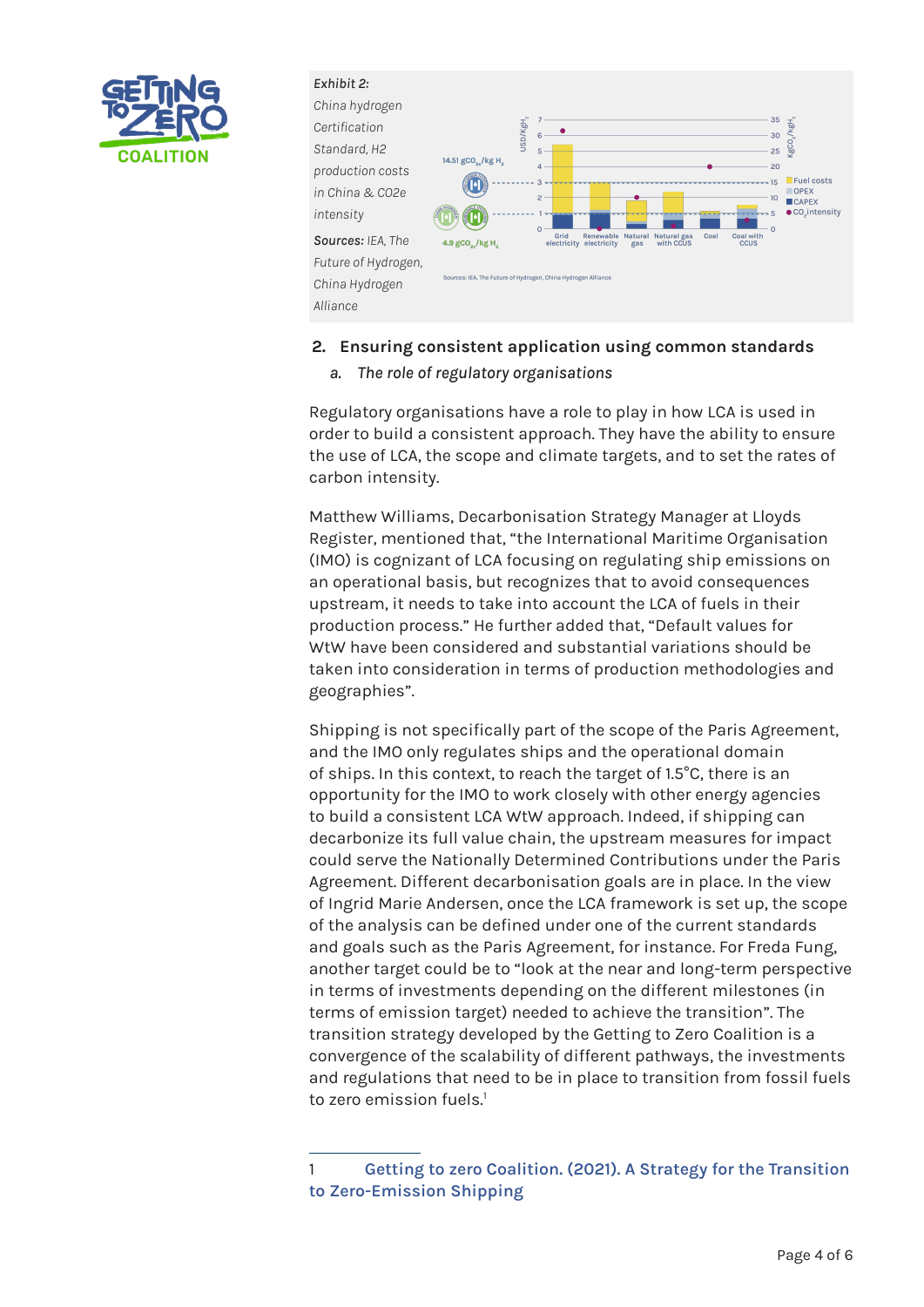

Finally, Matthew Williams pointed out that the European Union (EU) is currently incorporating lifecycle GHG intensity for maritime regulation along with the penalties paid on the basis of the lifecycle performance, which should kick-off by 2025. This same assessment has been proposed to the IMO and its application would bring some consistency from a geographic perspective. "Because colours do not support accounting and cannot be monetized, they cannot be included in regulations. The colours make fuel choices simpler, but they make the risks and opportunities of those choices harder to understand and, with the challenge ahead, this is not very helpful." Those words were the closing remarks of Matthew Williams. In his view, incentives could change behaviours creating a market for supply and demand with carbon intensity pricing to help players understand the true cost of the life cycle performance and the decisions they are making.

*b. Example of financing*

There are financial advantages of transparent LCA as well. Ingrid Marie Anderson noted that banks are looking for very detailed descriptions regarding the approach of LCA and WtW emissions, and have been very interested in the methodology and quantification of the impacts on climate as well as on the broader ecosystem and biodiversity. Maersk recently launched its Green Finance Framework, which included a 10-year, €500 million green bond to fund the build of its first feeder vessel and the series of 8 large methanol-powered container vessels. The transaction was met with strong demand with a final coupon price of 0.75%, the lowest coupon ever for Maersk.

*c. The timeline*

From the webinar, there is a clear appetite for an LCA WtW approach to emerge as a norm for the industry, reducing uncertainty and linking the 2050 objective with quantified impacts of fuel choices. Having clarity on the timeline for the application of global standards could speed up the decision making process for investments.

According to Matthew Williams, the IMO could deploy the LCA WtW taking two different approaches: the first is by giving guidance that could be expected in 2023; the second, by implementing regulations that could be expected around 2026. The outcomes of such regulation will be a standard against which LCA is done. In addition, the EU is working on the incorporation of LCA into the scope of green transport. However, that could change through the negotiations regarding the EU Fit for 55 proposal and the renewable energy directive. Definitive outcomes on the EU side are expected around 2025.

# **Conclusion**

In summary, panellists agreed that while colour coding is useful for general discussions, decision making and investment will require quantified fuel emission values on a WtW basis. Standardisation and enforceability of LCA are needed, and targets set up by regulatory authorities should be aligned on a common standard in order to be